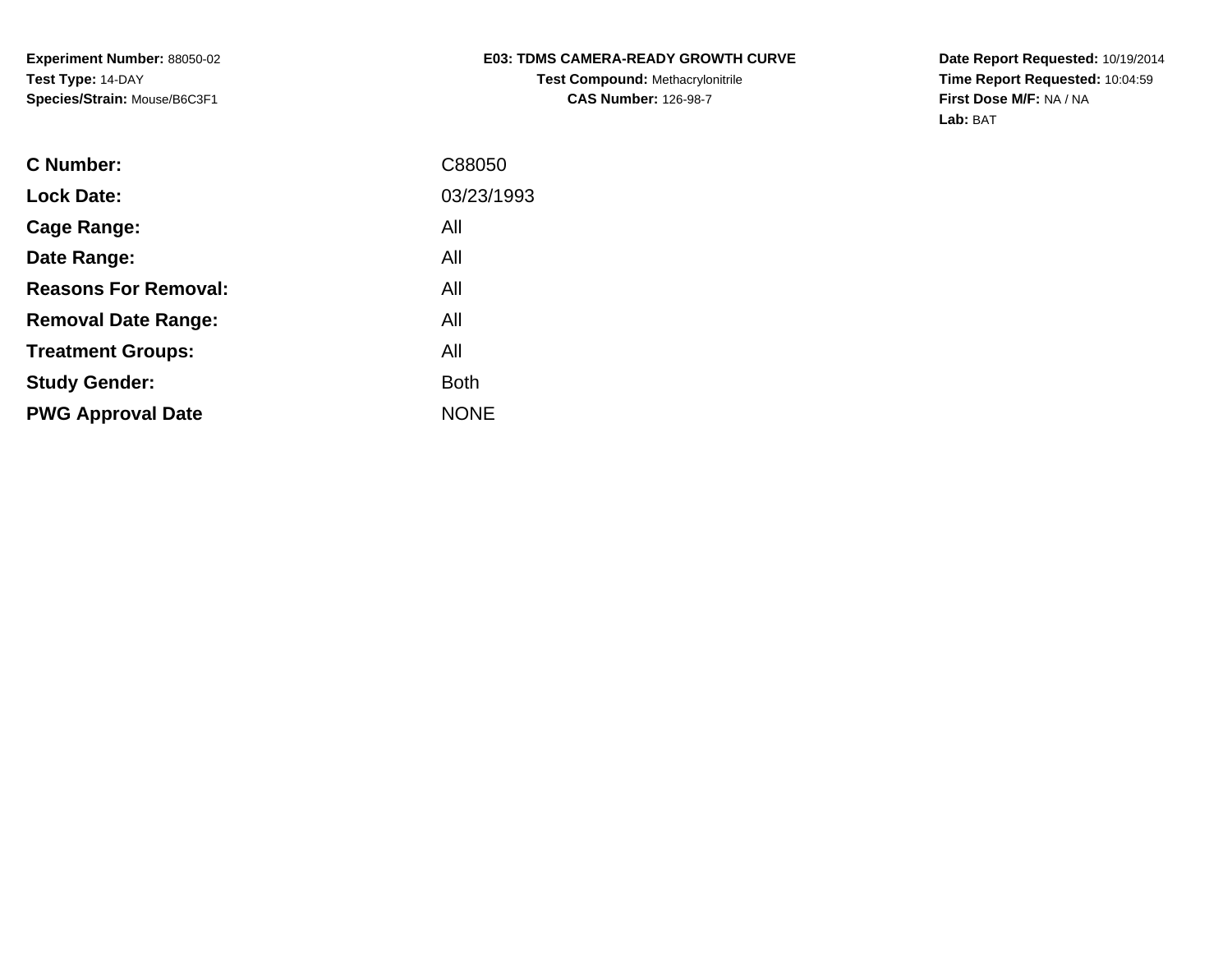#### **E03: TDMS CAMERA-READY GROWTH CURVE**

**Test Compound:** Methacrylonitrile**CAS Number:** 126-98-7

**Date Report Requested:** 10/19/2014**Time Report Requested:** 10:04:59**First Dose M/F:** NA / NA**Lab:** BAT

**MALE** 

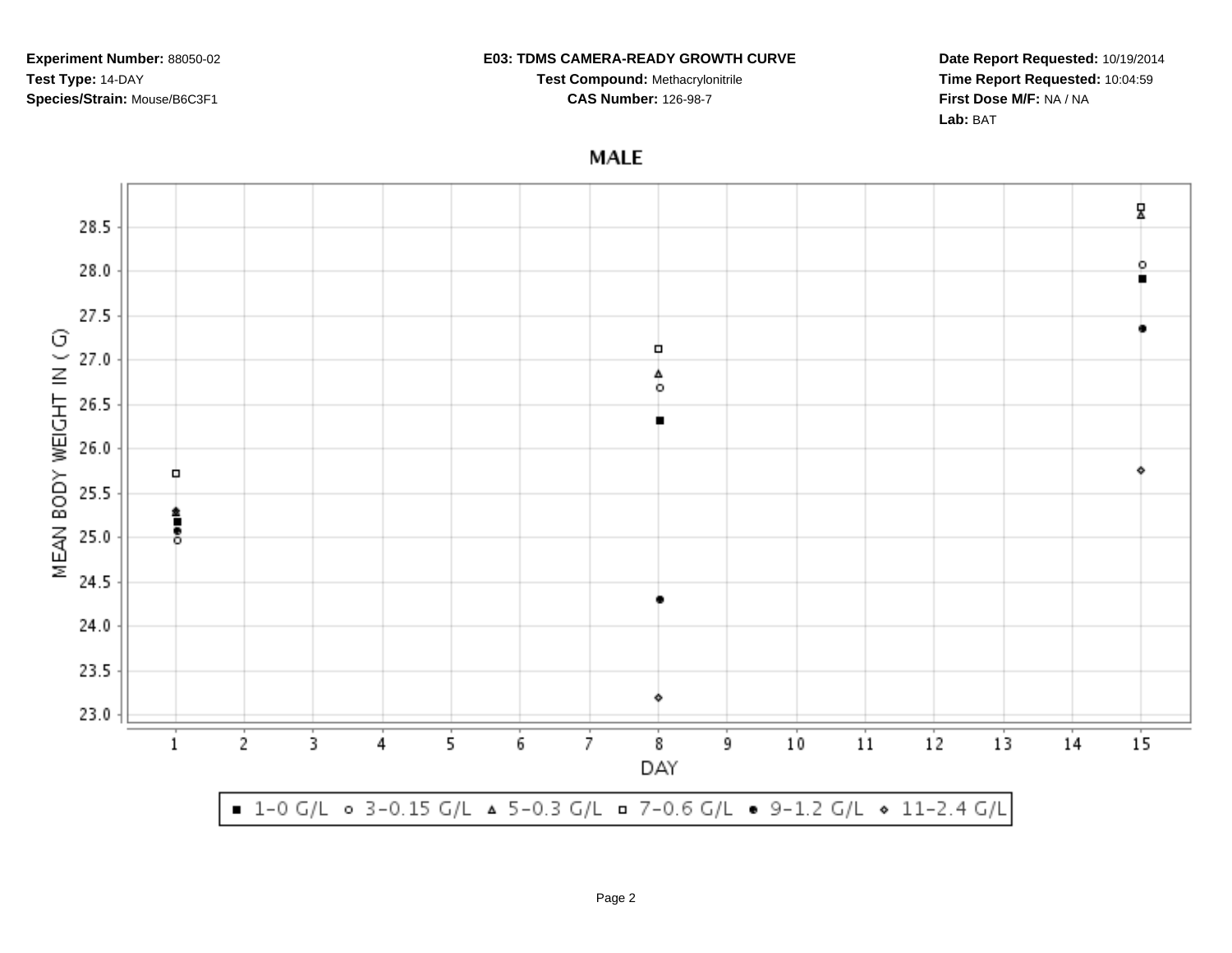### **E03: TDMS CAMERA-READY GROWTH CURVE**

**Test Compound:** Methacrylonitrile**CAS Number:** 126-98-7

\*\*\*END OF MALE DATA\*\*\*

**Date Report Requested:** 10/19/2014**Time Report Requested:** 10:04:59**First Dose M/F:** NA / NA**Lab:** BAT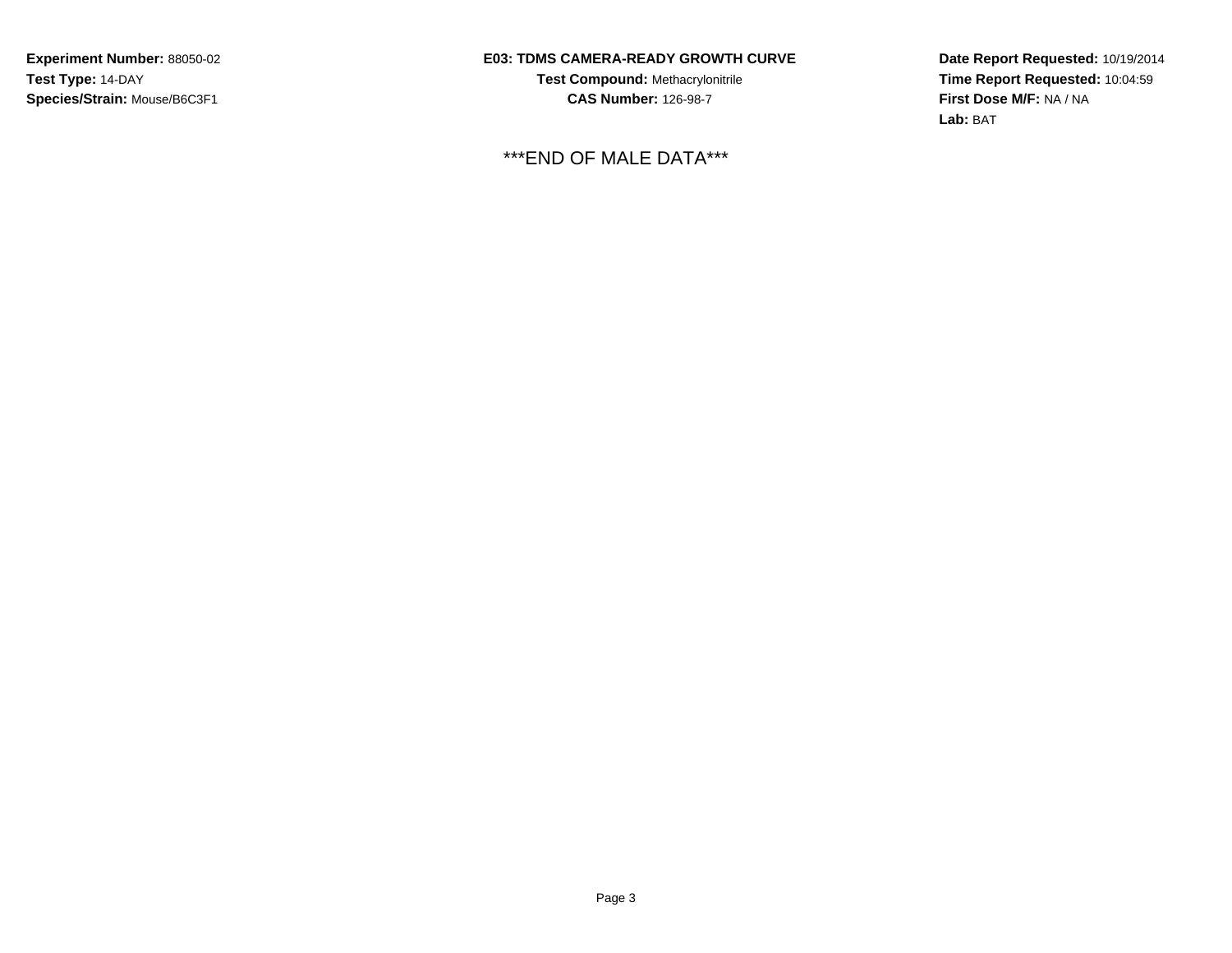#### **E03: TDMS CAMERA-READY GROWTH CURVE**

**Test Compound:** Methacrylonitrile**CAS Number:** 126-98-7

**Date Report Requested:** 10/19/2014**Time Report Requested:** 10:04:59**First Dose M/F:** NA / NA**Lab:** BAT

# **FEMALE**